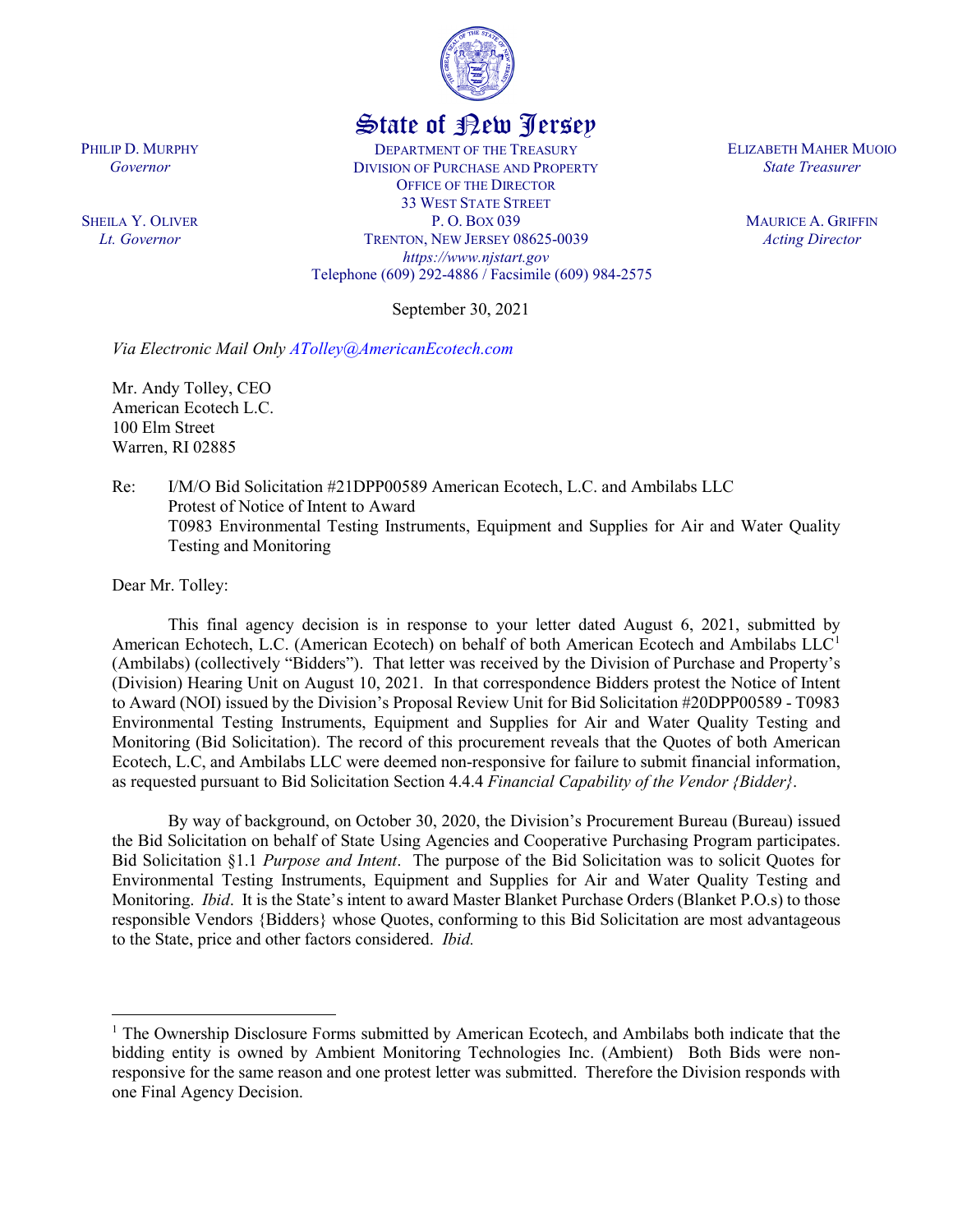On December 18, 2020, the Division's Proposal Review Unit opened fifteen Quotes which were received by the submission deadline of 2:00 pm eastern time. After conducting a review of the Quotes received, the Bureau determined that pursuant to Bid Solicitation Section 4.4.4 it was necessary to request the financial information from certain Vendors to enable the State to assess the financial strength and creditworthiness of the Vendor {Bidder} and its ability to undertake and successfully complete the Blanket P.O. pursuant to Bid Solicitation Section 4.4.4. The Bureau made multiple requests to the Bidders seeking the financial information but no such financial information was submitted.

After completing its review and evaluation, on July 26, 2021, the Bureau prepared a Recommendation Report that recommended that Blanket P.O.s be awarded to the eleven (11) responsive Vendors {Bidders}. Accordingly, on July 28, 2021, the Bureau issued the NOI advising the Vendors {Bidders} that it was the State's intent to award Blanket P.O.s consistent with the July 26, 2021, Recommendation Report.

On August 6, 2021, American Ecotech wrote to the Division's Hearing Unit on behalf of both American Ecotech and Ambilabs stating that they were protesting the Division's determination that their Quote submissions were non-responsive and challenging the Division's release of a recommendation report which American Ecotech and Ambilabs believe implied that the companies might be "financially insecure".

In consideration of the protest, I have reviewed the record of this procurement, including the Bid Solicitation, the Quotes received, the relevant statutes, regulations, and case law. This review of the record has provided me with the information necessary to determine the facts of this matter and to render an informed final agency decision on the merits of the protest.

In the protest letter the Bidders state the following:

Item 1: The email addresses that Ambilabs and American Ecotech had requested to be used (as per the companies' submitted proposals) were not always utilized. Instead, for some correspondence, the State used older and erroneous company email addresses. Consequently, it is possible that certain correspondences did not reach the correct and intended project personnel within the two companies. We ask going forward for correspondence be issued to the following email addresses:

ATolley@AmericanEcotech.com [RHollis@Ambilabs.com](mailto:RHollis@Ambilabs.com)

Item 2: In the interest of efficiency, we made requests to communicate with the State of NJ Department of the Treasury, Division of Purchase and Property via telephone. A telephone conversation would have served to resolve these issues quickly. Unfortunately, the Department declined a verbal conversation, while continuing to use the incorrect email addresses.

Item 3: The State of NJ Department of the Treasury, Division of Purchase & Property is enabling large multicorporate entities to have their financial information accepted at no cost, while insisting that small businesses incur a cost. Large corporate entities are publicly traded, and therefore their financial information is already publicly accessible. Meanwhile, the Division has been actively asking at least two small business entities (American Ecotech L.C. and Ambilabs LLC) to provide full certified audit financial information, which would require an additional out of pocket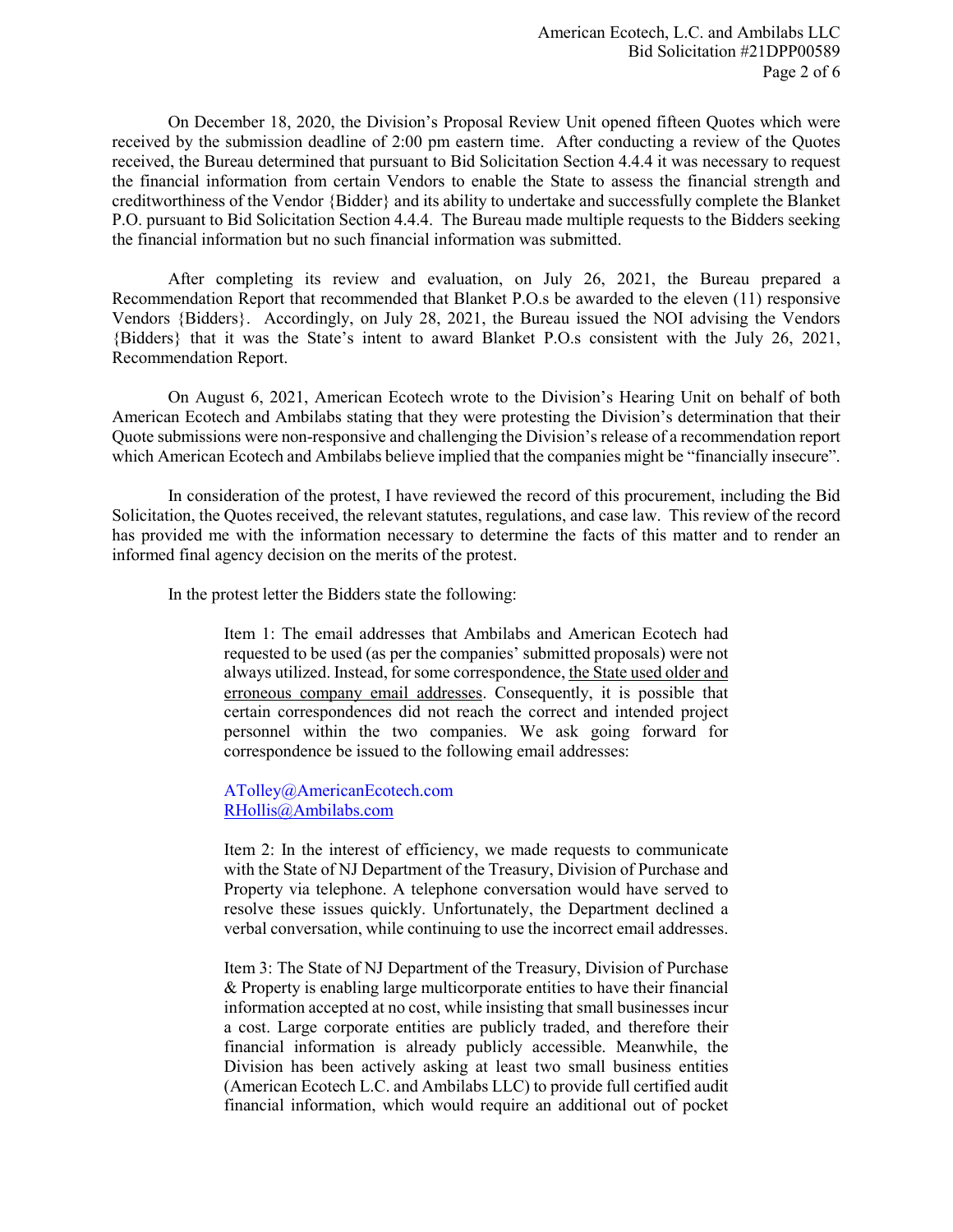upfront cost to those small businesses of \$14,000. (refer to attached letter from CPA to verify this cost). This represents an unfair and unbalanced requirement which is not required by any other State or Federal agencies, and seems very un-necessary given that there are other means of verification of financial stability. As such it could be deemed to be discriminatory against US small businesses. This also seems to be grossly out of alignment with the State of New Jersey's priorities and objective, for example on July 21st, NJEDA Chief Executive Officer Tim Sullivan stated that supporting small businesses is a central component of the Governor's plan for a stronger, fairer recovery from the COVID-19 pandemic. Again, in this particular case, a quick clarifying phone call would likely have resolved this matter very quickly. Even just an email agreeing that (for example) the provision of the companies' corporate tax return/s (redacted) may suffice to verify financial stability (along with assurances from the Department that such information will remain confidential). This would also then help to eliminate what is currently a perception of an unfair discrimination against small businesses.

Item 4: The State of NJ Dept of Treasury, Division of Purchase and Property then went a step further by naming each of those two companies in a report which was then issued via various multiple emails to each of our industry competitors. The assertion thereby being implied by the Division (incorrectly) that both companies might be "financially insecure". This is grossly un-true, however by publishing this information, unfortunately some industry reputational damage has now occurred.

[Emphasis added.]

First, the Bidders allege that the Bureau used the wrong e-mail addresses to communicate with them regarding the requested financial information. In their respective submitted Quotes, American Ecotech and Ambilabs included the following email address:  $atolve@americanecotechn.com$  and [rhollis@ambilabs.com.](mailto:rhollis@ambilabs.com) However, a review of the record reveals that the Bureau did not utilize the Bidders' specified contact information when requesting the submission of the financial information. Rather, the Bureau directed the requests to  $bids@americanecotechn.com$  and  $info@ambilabs.com$ , the email addresses included in their respective *NJSTART* Vendor Profiles. [2](#page-2-0) In the protest, the Bidders state the email addresses contained in the *NJSTART* Vendor Profiles are old and/or erroneous. However, it must be noted that it is the Vendor's obligation to set up a *NJSTART* Vendor Profile and to maintain and update that profile with accurate contact information. Nevertheless, the fact that the Bidder gave more recent contact information in the submitted Quotes provided the Bureau with the most up to date contact information for the Bidders.

Further, prior to the final correspondence being sent, the Bureau did reach out to the Bidders via telephone, simply to confirm the contact information or an alternate contact e-mail address. The Bidders provided an alternate e-mail contact for John Carney [\(jcarney@americanecotech.com\)](mailto:jcarney@americanecotech.com) which was utilized in the June 2, 2021, letters.

## **Vendor {Bidder}: Ambilabs LLC**

<span id="page-2-0"></span> <sup>2</sup> As of the date of this final agency decision, these are still the email addresses listed in *NJSTART*.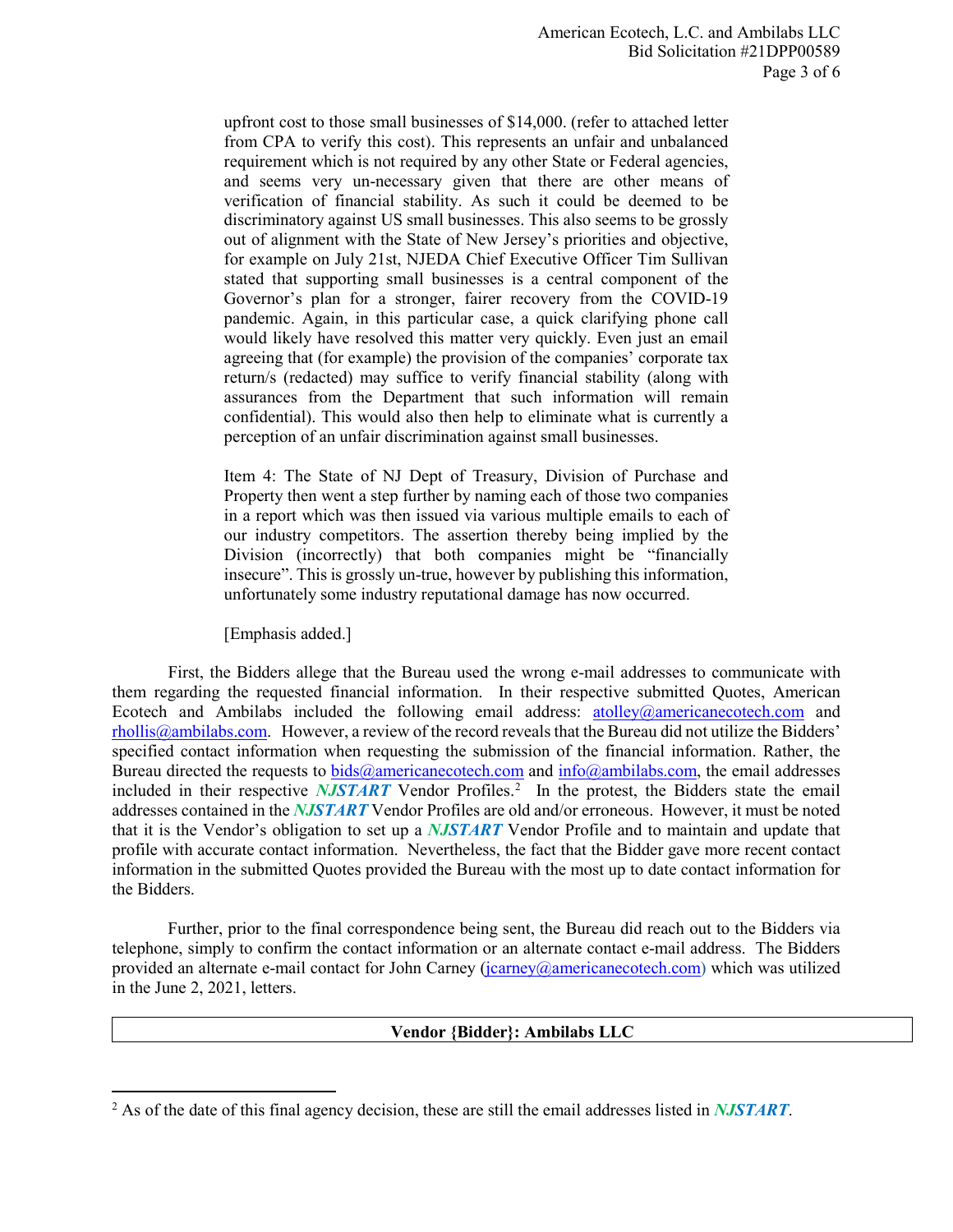|                                           | <b>Sent Date</b> | <b>Due Date</b> | <b>Delivery Receipt</b><br>Date | <b>Read Receipt</b><br>Date |
|-------------------------------------------|------------------|-----------------|---------------------------------|-----------------------------|
| Original Request for Financials Letter    | 4/1/2021         | 4/13/2021       | 4/1/2021                        | 4/2/2021                    |
| Second Request for Financials Letter      | 5/5/2021         |                 | 5/5/2021                        | $---$                       |
| Third Request for Financials Letter       | 5/18/2021        |                 | 5/18/2021                       | 5/18/2021                   |
| Alternative Request for Financials Letter | 6/2/2021         | 6/9/2021        | 6/2/2021                        | $---$                       |

| <b>Vendor {Bidder}: American Ecotech</b>  |                  |                 |                                 |                             |  |  |
|-------------------------------------------|------------------|-----------------|---------------------------------|-----------------------------|--|--|
|                                           | <b>Sent Date</b> | <b>Due Date</b> | <b>Delivery Receipt</b><br>Date | <b>Read Receipt</b><br>Date |  |  |
| Original Request for Financials Letter    | 4/1/2021         | 4/13/2021       | 4/1/2021                        | 4/2/2021                    |  |  |
| Second Request for Financials Letter      | 5/5/2021         |                 | 5/5/2021                        |                             |  |  |
| Third Request for Financials Letter       | 5/18/2021        | ---             | 5/18/2021                       | 5/18/2021                   |  |  |
| Alternative Request for Financials Letter | 6/2/2021         | 6/9/2021        | 6/2/2021                        | 6/3/2021                    |  |  |

Despite these communications, the Bureau did not receive the financial information requested.

Second, as to the Bidder's assertion that a telephone conference would have resolved the issues and the Bureau declined verbal conversations, the Bidders are again directed to the language of Bid Solicitation Section 1.3.1 which states "A Vendor {Bidder} shall not contact the Using Agency and/or the Procurement Specialist directly, in person, by telephone or by e-mail, concerning this Bid Solicitation, prior to the final award of the Blanket P.O." This language is expressly included in all bid solicitations to ensure the integrity of the procurement process for the benefit of all bidders.

Third, the Bidders object to the requirement that they, and all Vendors {Bidders} submit financial information to the Division. Bid Solicitation Section 4.4.4 *Financial Capability of the Vendor {Bidder}* states in pertinent part:

> The Vendor {Bidder} should provide sufficient financial information to enable the State to assess the financial strength and creditworthiness of the Vendor {Bidder} and its ability to undertake and successfully complete the Blanket P.O. In order to provide the State with the ability to evaluate the Vendor's {Bidder's} financial capacity and capability to undertake and successfully complete the Blanket P.O., the Vendor {Bidder} should submit the following:

- A. For publicly traded companies the Vendor {Bidder} should provide copies or the electronic location of the annual reports filed for the two most recent years.
- B. For privately held companies the Vendor {Bidder} should provide the certified financial statement (audited or reviewed) in accordance with applicable standards by an independent Certified Public Accountant which include a balance sheet, income statement, and statement of cash flow, and all applicable notes for the most recent calendar year or the Vendor's {Bidder's} most recent fiscal year.

If the information is not supplied with the Quote, the State may still require the Vendor {Bidder} to submit it. If the Vendor {Bidder} fails to comply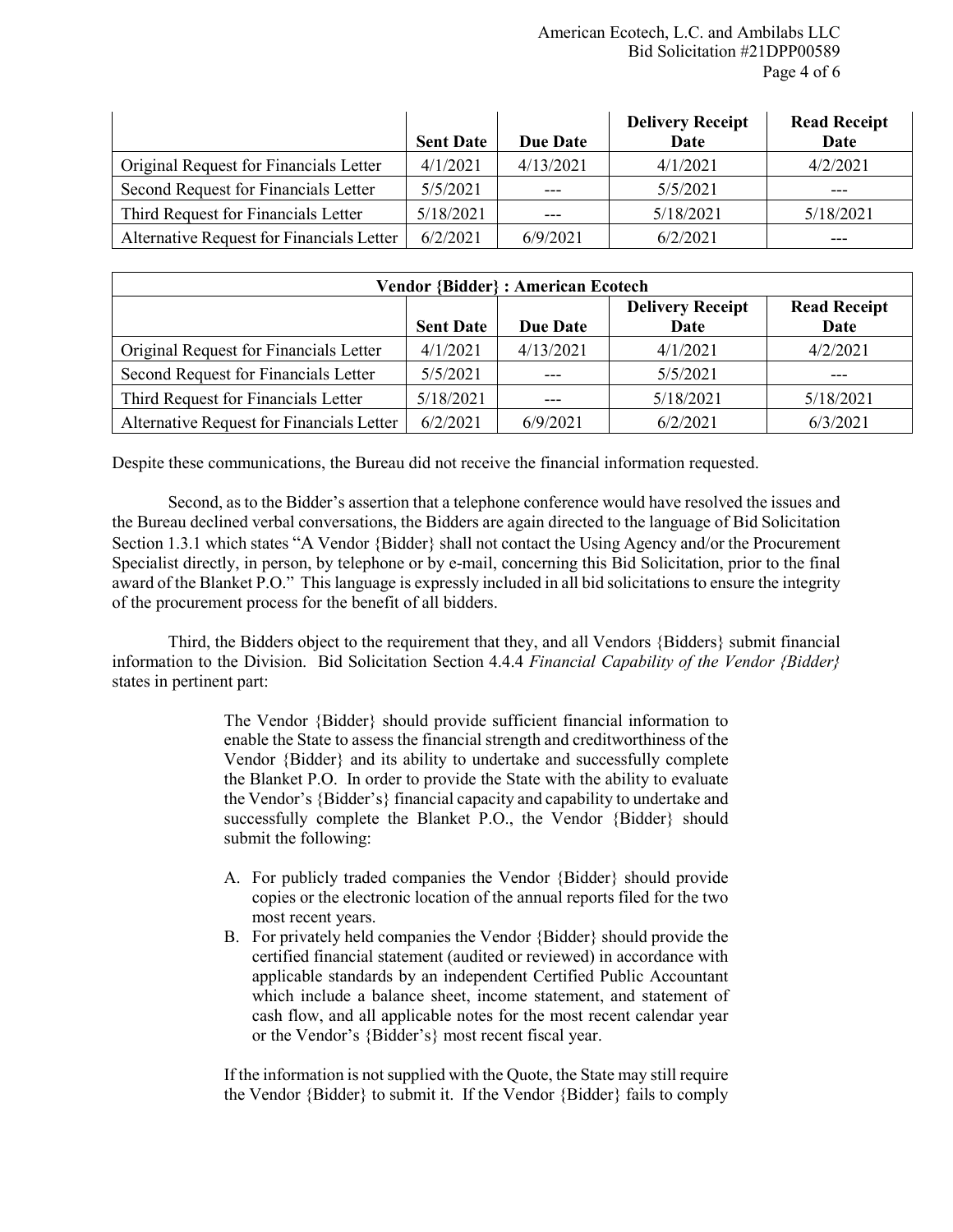with the request within seven (7) business days, the State may deem the Quote non-responsive.

Accordingly, in order for the Bureau to assess the financial strength and creditworthiness of the Bidders, and their ability to undertake and successfully complete the Blanket P.O., the Bureau requested that the Bidders supply certified financial statements. As noted above, no response to the requests was received and the Quotes were deemed non-responsive. Now, as part of the protest, the Bidders object to the requirement because of the costs associated with obtaining a certified financial statement. However, in the June 2, 2021 correspondence the Bureau advised that the Bidders could provide alternate information if the certified financial statements were not available, see screen shot below. However, even after the Bureau sent this request for alternate financial information, to the new e-mail address provided by the Bidders, the Bidders still failed to submit the requested financial information.

```
John Carney
P.O. Box 311Warren, RI 02885
Email: jearney@ambilabs.com
Phone: (401)247-0100
RE: BID SOLICITATION {RFP} 21DPP00589 / T0983 Environmental Testing Instruments, Equipment and
Supplies for Air and Water Quality
     Financial Capability of the Bidder
     Response Date: JUNE 9, 2021
Dear Sir/Madam:
This letter is requesting that your firm submit the financial statements requested with respect to the referenced
Request for Proposal (RFP), as specified in RFP Section 4.4.4. This information is required, and will be evaluated
in conjunction with the original proposal submission made in response to the referenced RFP. Failure to submit
this information may result in your bid being deemed non-responsive.
Your firm shall have five (5) business days after receipt of this letter to provide the requested information.
Receipt shall be the day you receive this letter by email.
In the event that the above-referenced information is not available, the company's most recent tax return (all
pages) will be acceptable for review. These forms include, but may not be limited to;
     • Form 1120 - US Corporation Income Tax Return;Form 1120S - US Income Tax Return for an S Corporation;
         Form 1065 - US Return of Partnership Income
         Form 1040 Schedule C - Profit or Loss From Business (Sole Proprietorship)
     · State-specific Corporation Tax Return Documents.
```
Based upon the failure to provide the requested financial information the Recommendation Report states "the Bureau was unable to determine if the Vendor {Bidder} was financially capable of undertaking any proposed Blanket P.O. award for the subject procurement, thereby rendering American Ecotech's [and Ambilabs] Quote[s] non-responsive in its entirety." (Recommendation Report p. 9)

Finally, the Bidders object to the Bureau's issuance of the NOI and the accompanying Recommendation Report. The Bidders assert that the Recommendation Report "implies" something as to the financial health of the Vender. No such implication was made in the Recommendation Report, rather the report simply states that the Bidders' Quotes were deemed non-responsive based upon the failure to submit the required financial information, there were no statements made regarding the Bidders the financial strength or creditworthiness.

All Vendors were sent the request for financial information pursuant to Bid Solicitation Section 4.4.4. The Vendors that submitted the information in a timely manner were then evaluated for an award under the Bid Solicitation. In this instance, it is not clear that the Bureau used the Bidders' current contact information throughout the process. It is therefore unclear if the Bidders were properly contacted by the Bureau or made aware of the Bureau's request for financial records in the same way that all other Vendors {Bidders} were contacted.